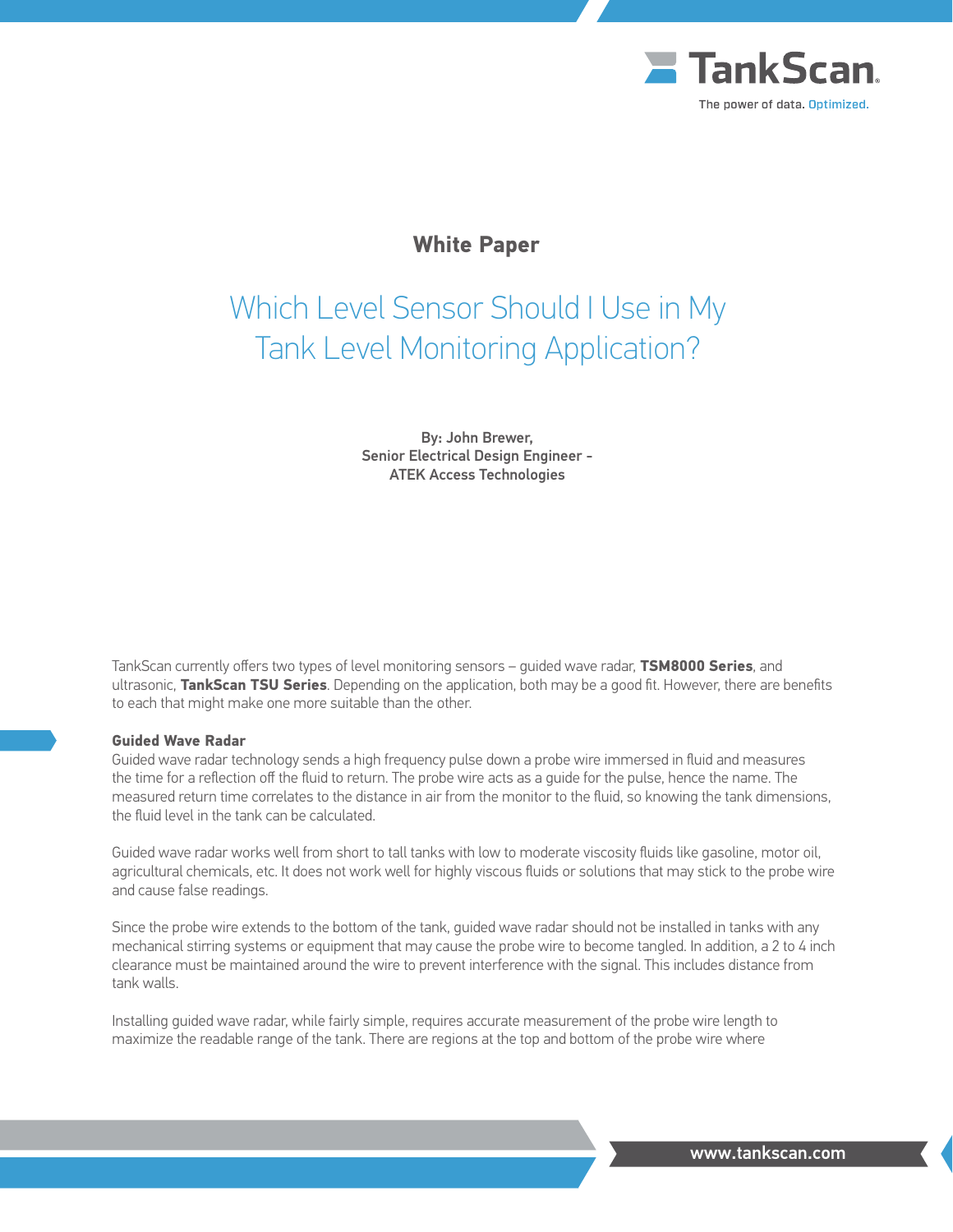

## **White Paper**

measurement is inaccurate or not possible. One such region exists in the first two to three inches from the monitor. Many tanks have crowns on top that will never be filled with fluid, or the monitor may be mounted on a short riser to eliminate this region at the top of the probe wire. At the bottom of the tank, accuracy decreases from 12 to six inches above the weight and within six inches no unique level measurements are discernable. Rather, the reflection from the weight will be read. Thus, the probe wire length needs to be cut such that the weight is only one or two inches from the bottom of the tank to maximize the measurable fluid range.

Mounting the monitor level is not critical, as the probe wire's weight forces the wire to suspend vertically into the tank.

A TankScan TSM8000 Guided Wave Radar Sensor can work on tank heights up to 35 ft and requires a gateway to send its data to the ATEK Intelligence Platform (AIP).

## **Ultrasonic**

Ultrasonic sensors generate a sound wave that reflects off the fluid's surface. Level is measured similar to guided wave radar, where the time of flight is measured, correlated to the distance traveled in air, and with the tank dimensions used to calculate fluid level.

Ultrasonic works well in applications were contact with the fluid is not desired, such as highly viscous solutions. It works best in short to medium height tanks where there is a wide, obstruction-free path to the fluid's surface.

Ultrasonic sensors cannot be installed near the edge of tanks, as the sound wave typically occupies a 6° to 8° cone extending down from the sensor face. Anything in this zone may cause a reflection and generate a false reading. The taller the tank, the larger this obstruction free zone must be, unlike with guided wave radar, which only requires a constant 2- to 4-inch zone around the probe wire.

Ultrasonic sensors must also be installed such that the sensor face is perpendicular to the fluid, thus maximizing the amount of reflected signal back to the sensor. The fluid's surface must also be flat, and free of foam and any agitation, as this could absorb or alter the sound wave's reflection.

Since vapor or other contaminates in air affect the speed of sound in air, ultrasonic sensors do not work well in dusty environments or in condensing humidity. This issue is also present for guided wave radar, but to a lesser extent. It is recommended that tanks be vented to mitigate this.

Ultrasonic sensors are typically easier to install than guided wave radar sensors, since they simply screw into to a tank port with no probe wire to cut to length. But tank port risers and adapters must be chosen carefully, generally can't be taller than an inch or two, and must be smooth inside, or they could generate false reflections.

Depending on the ultrasonic sensor type, short or medium range, there is typically a 4-inch or 12-inch region at the top of the tank where the sensor will report any reflection as its minimum sensing length of 4-inch or 12-inch. Beyond that region ultrasonic sensors can accurately measure fluid level to extent of their range.

TankScan TSU ultrasonic monitors can work on tank heights up to 13 ft and utilizing a built in cellular radio will send level data to the AIP.